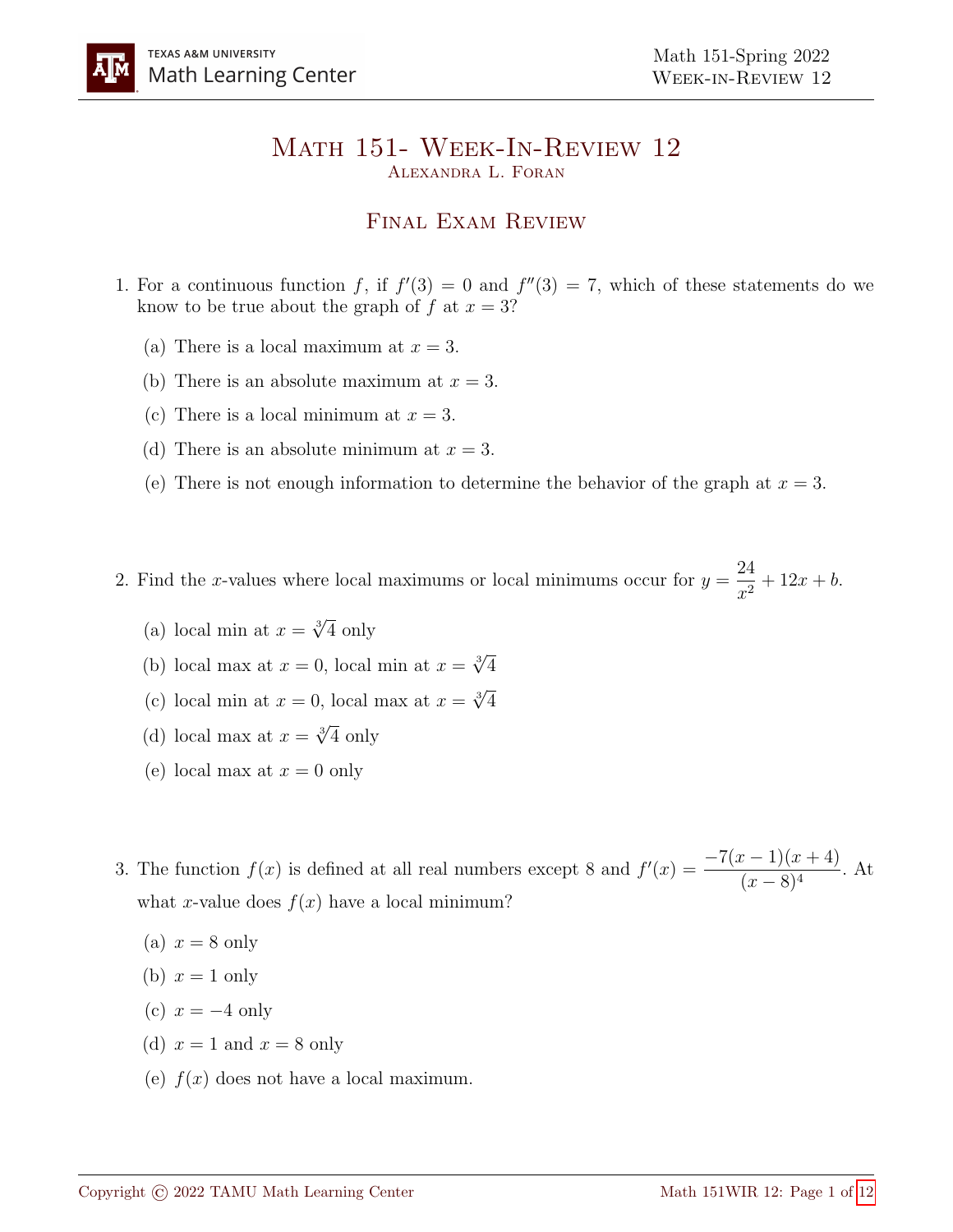

- 4. Evaluate  $\lim_{x\to 0}$  $e^{4x} - 5 - 4x$  $\frac{6}{x^2}$ .
	- (a) 0
	- (b) 8
	- $(c) \infty$
	- (d) 2
	- $(e)$  – $\infty$
- 5. Approximate the area under the curve  $f(x) = x^2 1$  on the interval [2, 8] using three rectangles of equal width and midpoints.
	- (a) 106
	- (b) 226
	- (c) 80
	- (d) 304
	- (e) 160
- 6. Rancher Xiaoyu wants to fence a new pasture along the using a straight river as one side of the boundary. If Rancher Xiaoyu has 1200 yards of fencing materials, what are the DIMENSIONS of the largest area of the pasture that Rancher Xiaoyu can enclose?
	- (a) 300 yards x 300 yards
	- (b) 300 yards x 600 yards
	- (c) 250 yards x 700 yards
	- (d) 90,000 square yards
	- (e) 180,000 square yards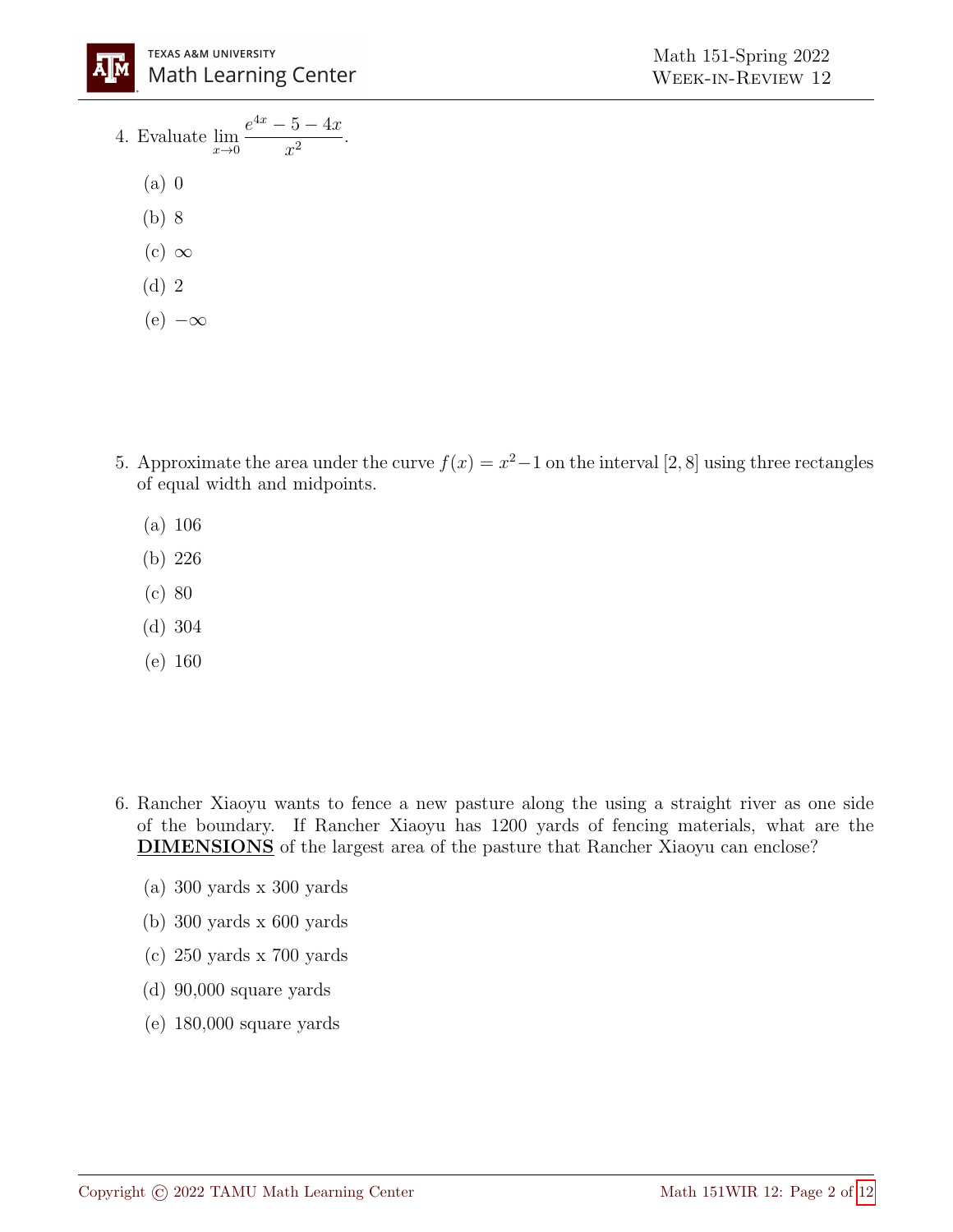- 7. A particle has an acceleration given by  $a(t) = 12t$  on the interval [0, 10]. If this particle has an initial velocity of 12 meters per second and has a position of 15 meters at  $t = 1$ , find the position at  $t = 5$ .
	- (a) 339 meters
	- (b) 315 meters
	- (c) 325 meters
	- (d) 311 meters
	- (e) 301 meters

8. Let f be a differentiable function such that  $f(3) = 1$  and  $f'(3) = -3$ . If  $h(x) = \frac{2f(x)}{x-1}$  $\frac{2J(x)}{x^2+1}$ , find  $h'(3)$ .

(a) 
$$
-\frac{72}{100}
$$
  
\n(b)  $-\frac{48}{100}$   
\n(c)  $\frac{72}{100}$   
\n(d)  $-\frac{72}{10}$   
\n(e)  $\frac{48}{10}$ 

9. Find the 4003<sup>rd</sup> derivative of  $g(x) = 2\sin(5x)$ .

- (a)  $2 \cdot 5^{4003} \cos(5x)$
- (b)  $-2 \cdot 5^{4003} \sin(5x)$
- (c)  $2 \cdot 5^{4003} \sin(5x)$
- (d)  $2^{4003} \cdot 5^{4003} \sin(5x)$
- $(e) -2 \cdot 5^{4003} \cos(5x)$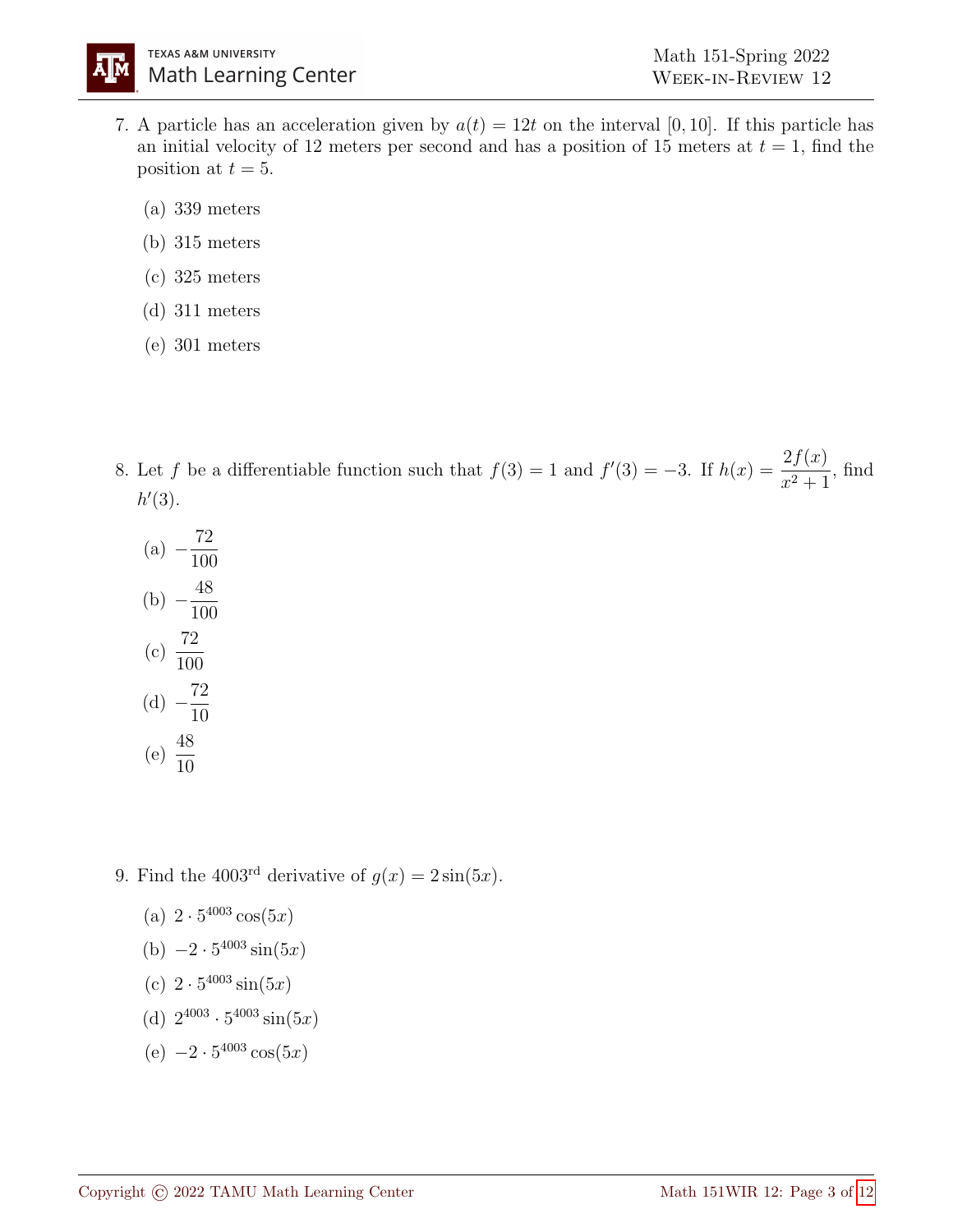10. Sand is being dropped at a rate of 10  $\text{ft}^3/\text{min}$  onto a cone-shaped pile. If the height of the pile is always twice the base radius, at what rate is the height increasing when the pile is 8 ft high? Recall the volume formula for a cone is  $V =$  $\frac{1}{\pi}$ 3  $r^2h$ .

(a) 
$$
\frac{5}{64\pi}
$$
 ft/min  
\n(b)  $\frac{5}{8\pi}$  ft/min  
\n(c)  $\frac{5}{32\pi}$  ft/min  
\n(d)  $\frac{10}{9\pi}$  ft/min  
\n(e)  $\frac{10}{27\pi}$  ft/min

A||M

- 11. Find the value c that satisfies the conclusion of the Mean Value Theorem for the function  $f(x) = -3x^2 + 5x + 5$  on the interval [0, 3].
	- (a)  $\frac{17}{6}$ 6 (b) 3 (c)  $\frac{3}{2}$ 2 (d) 0 (e)  $\frac{17}{18}$ 18

12. Use logarithmic differentiation to find the derivative of  $f(x) = \frac{(x^3 + 2x)^{400}}{(1 + x)^{300}}$  $\frac{x+2x}{(1+x)^{300}}.$ 

(a) 
$$
f'(x) = \left[\frac{400(3x^2 + 2)}{x^3 + 2x} - \frac{300}{1 + x}\right] \cdot \frac{(x^3 + 2x)^{400}}{(1 + x)^{300}}
$$
  
\n(b)  $f'(x) = \left[\frac{400}{x^3 + 2x} - \frac{300}{1 + x}\right] \cdot \frac{(x^3 + 2x)^{400}}{(1 + x)^{300}}$   
\n(c)  $f'(x) = \frac{400(3x^2 + 2)}{x^3 + 2x} - \frac{300}{1 + x}$   
\n(d)  $f'(x) = \frac{400(3x^2 + 2)(x^3 + 2x)^{398}}{(1 + x)^{300}} - \frac{300(x^3 + 2x)^{400}}{(1 + x)^{301}}$   
\n(e)  $f'(x) = \frac{100(x^3 + 2x)^{398}(9x^3 + 12x^2 + 2x + 8)}{(1 + x)^{301}}$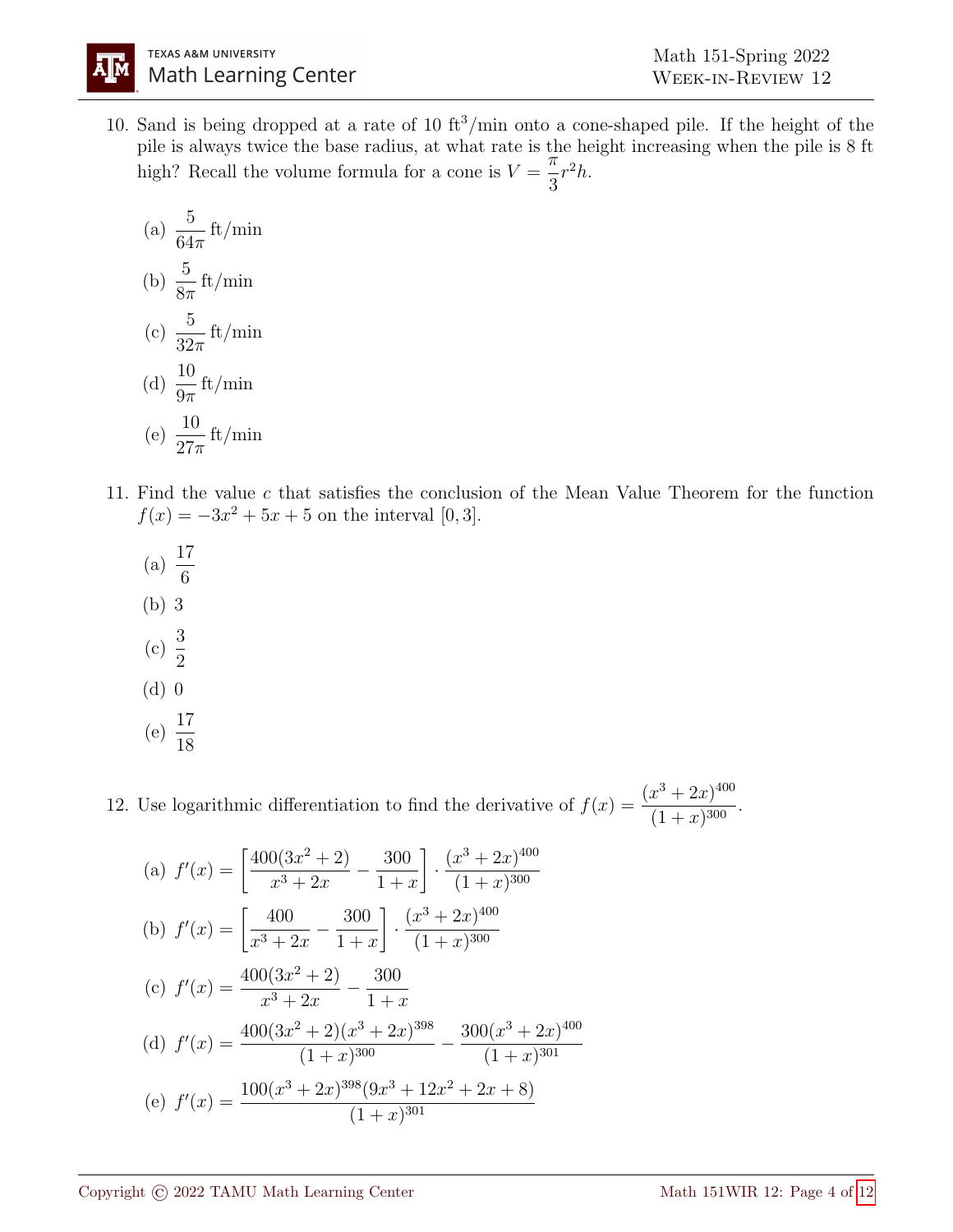13. Find the t-values where the tangent line to the following parametrically defined curve is horizontal or vertical.

$$
x = 2t^3 - t^2 + 6
$$
 and  $y = -t^3 + \frac{9}{2}t^2 - 6t$ 

- (a) horizontal tangents occur at  $t = 1, 2$ ; vertical tangents occur at  $t = 0$ , 1 3
- (b) horizontal tangents occur at  $t = 0$ , 1 3 ; vertical tangents occur at  $t = 1, 2$
- (c) horizontal tangents occur at  $t =$ 2 3 , 1; vertical tangents occur at  $t = 0$
- (d) horizontal tangents occur at  $t = 0$ ; vertical tangents occur at  $t =$ 2 3 , 1
- (e) horizontal tangents occur at  $t = 1$ ; there are no vertical tangents
- 14. Which of the following is a vector of unit length tangent to  $\langle$ √  $\overline{10t+5}$ ,  $e^{4t-8}$  at  $t=2$ ?
	- (a)  $\left\langle \frac{1}{\cdot} \right\rangle$ 2 ,  $\frac{1}{\sqrt{2}}$ 2  $\setminus$ (b)  $\left(\frac{3}{5}\right)$ 5 , 4 5  $\setminus$ (c)  $\left\langle -\frac{1}{\sqrt{2}}\right\rangle$ 5 ,  $\frac{4}{7}$ 5  $\setminus$  $(d)$   $\langle 1, 1 \rangle$  $(e) \n\begin{cases} 1, \end{cases}$ 4 3  $\setminus$
- 15. Find the values of the constants a and b that make the following piecewise function differentiable everywhere:

$$
f(x) = \begin{cases} ax^3 + 16x & \text{if } x < 1\\ 5x^2 + b & \text{if } x \ge 1 \end{cases}
$$

- (a)  $a = 16, b = 5$
- (b)  $a = -2, b = 9$
- (c)  $a = -\frac{5}{3}$ 3  $, b =$ 28 3
- (d)  $a = 1, b = 0$
- (e) there is not enough information to determine  $a$  and  $b$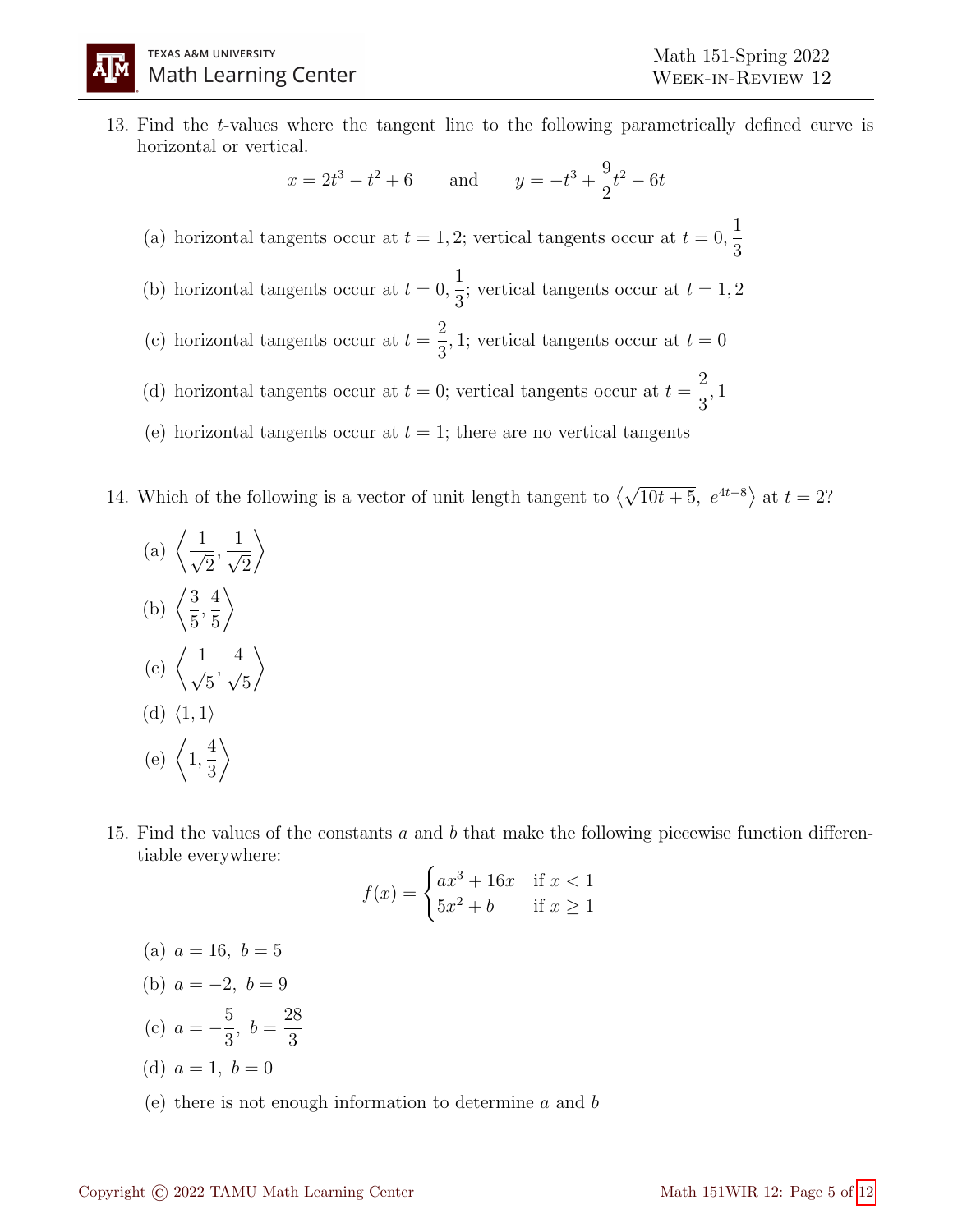16. Suppose 
$$
\int_5^9 g(x) dx = 4
$$
. Evaluate  $\int_5^9 (3 - 4g(x)) dx$   
\n(a) 39  
\n(b) -13  
\n(c) 19  
\n(d) -4  
\n(e) -36

17. Let  $f(x) = \int^x$  $\tan x$  $\frac{1}{\sqrt{1-\frac{1}{2}}}\$  $\frac{1}{4+t^3} dt$ . Find  $f'(x)$ (a)  $f'(x) = -\frac{\tan(x)}{x}$  $\sqrt{4 + \tan^3(x)}$  $^{+}$  $\frac{1}{\sqrt{1-\frac{1}{1-\frac{1}{1-\frac{1}{1-\frac{1}{1-\frac{1}{1-\frac{1}{1-\frac{1}{1-\frac{1}{1-\frac{1}{1-\frac{1}{1-\frac{1}{1-\frac{1}{1-\frac{1}{1-\frac{1}{1-\frac{1}{1-\frac{1}{1-\frac{1}{1-\frac{1}{1-\frac{1}{1-\frac{1}{1-\frac{1}{1-\frac{1}{1-\frac{1}{1-\frac{1}{1-\frac{1}{1-\frac{1}{1-\frac{1}{1-\frac{1}{1-\frac{1}{1-\frac{1}{1-\frac{1}{1-\frac{1}{1-\frac{1}{1-\frac{1}{1-\frac{1}{1-\$  $4 + x^3$ (b)  $f'(x) = \frac{\sec^2(x)}{x^2}$  $\sqrt{4 + \tan^3(x)}$  $+$  $\frac{1}{\sqrt{1}}$  $\frac{1}{4} + x^3$ (c)  $f'(x) = \sec^2(x)$  $\sqrt{4 + \tan^3(x)}$  $+$  $\frac{1}{\sqrt{1-\frac{1}{2}}}\$  $4 + x^3$ (d)  $f'(x) = \frac{\tan(x)}{x}$  $\sqrt{4 + \tan^3(x)}$  $+$  $\frac{1}{\sqrt{1-\frac{1}{1-\frac{1}{1-\frac{1}{1-\frac{1}{1-\frac{1}{1-\frac{1}{1-\frac{1}{1-\frac{1}{1-\frac{1}{1-\frac{1}{1-\frac{1}{1-\frac{1}{1-\frac{1}{1-\frac{1}{1-\frac{1}{1-\frac{1}{1-\frac{1}{1-\frac{1}{1-\frac{1}{1-\frac{1}{1-\frac{1}{1-\frac{1}{1-\frac{1}{1-\frac{1}{1-\frac{1}{1-\frac{1}{1-\frac{1}{1-\frac{1}{1-\frac{1}{1-\frac{1}{1-\frac{1}{1-\frac{1}{1-\frac{1}{1-\frac{1}{1-\frac{1}{1-\$  $4 + x^3$ (e)  $f'(x)$  does not exist

18. Evaluate 
$$
\int_{1}^{2} \left(\frac{9}{x^{5}} - \frac{2}{x}\right) dx
$$
\n(a) 
$$
\frac{135}{64} - 2\ln(2)
$$
\n(b) 
$$
-\frac{135}{64} - \ln(2)
$$
\n(c) 
$$
\frac{135}{64} + 2\ln(2)
$$
\n(d) 
$$
-\frac{135}{64} - 2\ln(2)
$$
\n(e) 
$$
\frac{135}{64} + \ln(2)
$$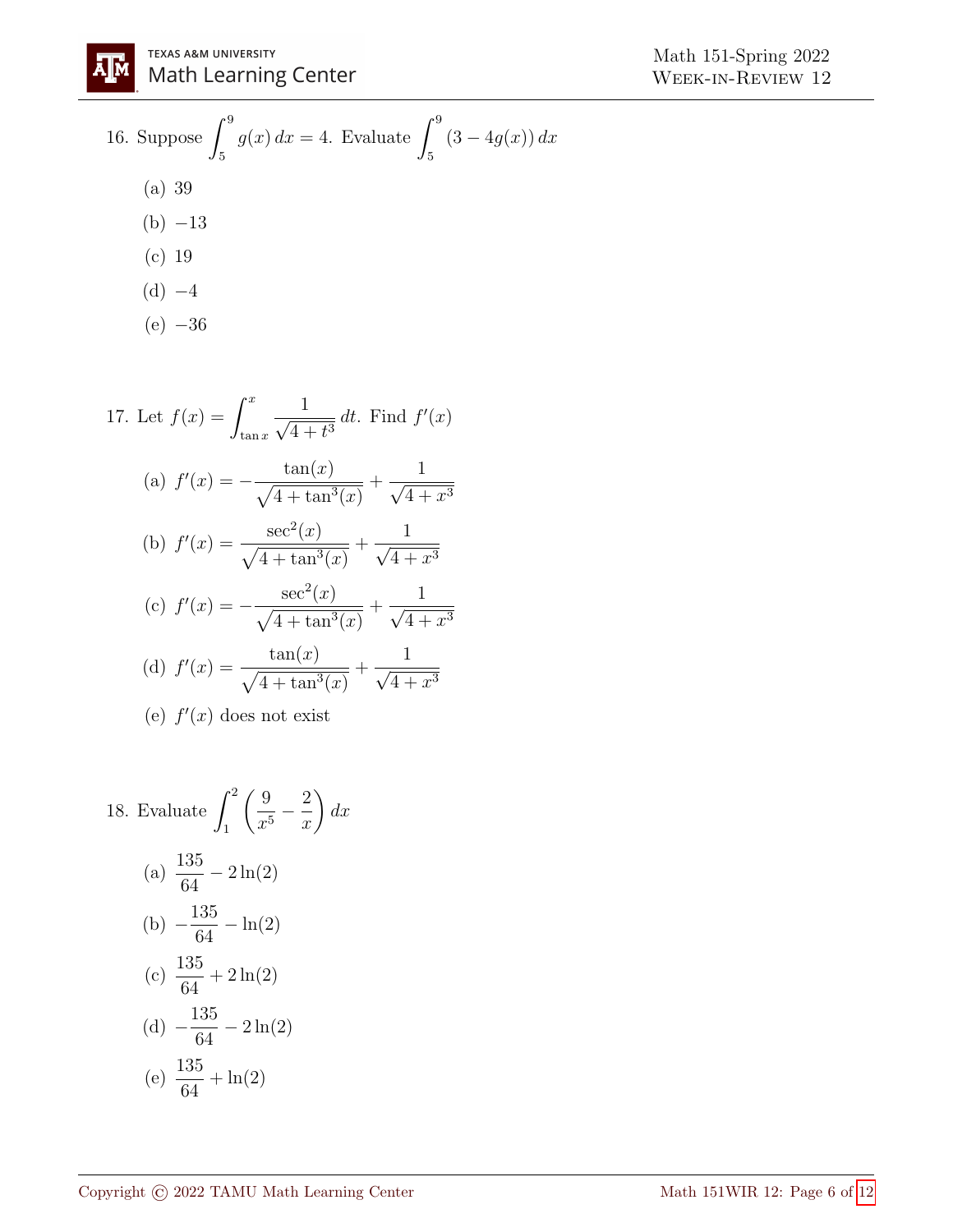19. Evaluate 
$$
\int \left(3x^2 - 10 + \frac{3}{x^2 + 1}\right) dx
$$
.  
\n(a)  $\frac{x^3}{3} - 10x + 3 \arctan(x) + C$   
\n(b)  $\frac{x^3}{3} - 10x + 3 \arcsin(x) + C$   
\n(c)  $x^3 - 10x + 3 \arctan(x) + C$   
\n(d)  $x^3 - 10x + 3 \arcsin(x) + C$   
\n(e)  $\frac{x^3}{3} - 10x + 3 \tan(x) + C$ 

- 20. The velocity function, in meters per second, is  $v(t) = 3t 7$ . What is the displacement of the particle in the first four seconds it moves?
	- (a) 4 m
	- $(b) -32m$
	- (c) 32 m
	- (d) 12 m
	- $(e) -4m$
- 21. A plane is flying at 850 mph at N45◦E. The wind is blowing at 30mph S60◦E. Find the true direction of the plane.

(a) 
$$
\theta = \arctan\left(\frac{425\sqrt{2} + 15\sqrt{3}}{425\sqrt{2} - 15}\right)
$$
  
\n(b)  $\theta = \arctan\left(\frac{425\sqrt{2} + 15\sqrt{3}}{425\sqrt{2} + 15}\right)$   
\n(c)  $\theta = \arctan\left(\frac{15 - 425\sqrt{2}}{15\sqrt{3} + 425\sqrt{2}}\right)$   
\n(d)  $\theta = \arctan\left(\frac{425\sqrt{2} - 15}{425\sqrt{2} + 15\sqrt{3}}\right)$   
\n(e)  $\theta = \arctan\left(\frac{15\sqrt{3} + 425\sqrt{2}}{15 - 425\sqrt{2}}\right)$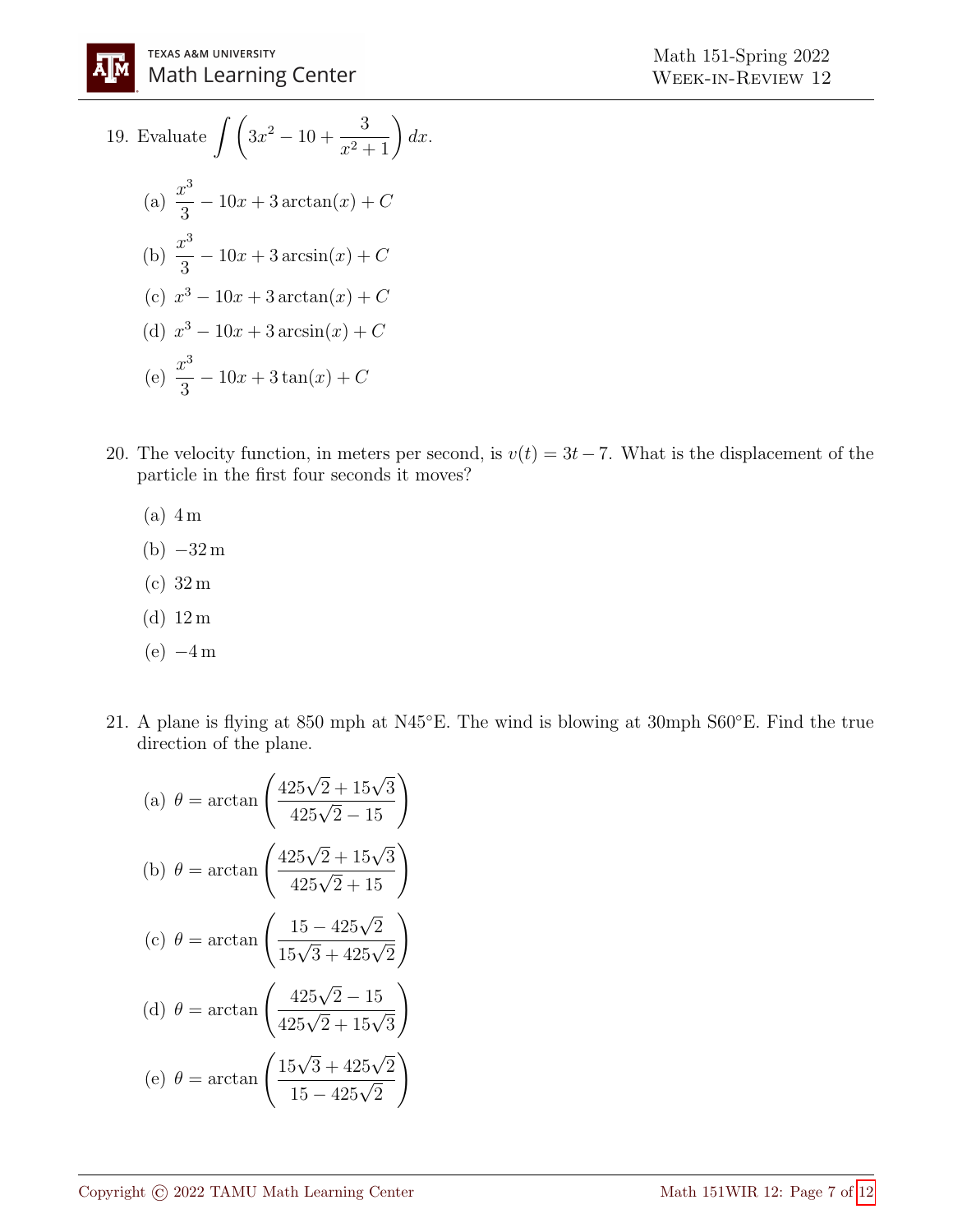- 22. A horizontal force of 20 pounds is acting on a box as it is pushed up a ramp that is 5 feet long and inclined at an angle of 60◦ above the horizontal. Find the work done on the box.
	- (a) 50 ft-lb
	- (b)  $50\sqrt{3}$  ft-lb
	- (c) <sup>50</sup><sup>√</sup> 2 ft-lb
	- (d) 100 ft-lb
	- (e) 10 ft-lb
- 23. Given the points  $A(1,0), B(0,2)$  and  $C(3,4),$  find the angle,  $\theta$ , located at the vertex A. That is, ∠BAC.

(a) 
$$
\theta = \arccos\left(\frac{3}{5}\right)
$$
  
\n(b)  $\theta = \arccos\left(-\frac{1}{\sqrt{65}}\right)$   
\n(c)  $\theta = 180^\circ$   
\n(d)  $\theta = \arccos\left(\frac{1}{\sqrt{65}}\right)$   
\n(e)  $\theta = \arccos\left(\frac{3}{\sqrt{17}}\right)$ 

 $\setminus$ 

24. Find the slope of the tangent line to the graph  $x^2y^2 - 3y = 0$  at the point  $(1, -3)$ .

(a) 
$$
-\frac{5}{2}
$$
  
\n(b)  $\frac{5}{2}$   
\n(c) -8  
\n(d) 2  
\n(e) -2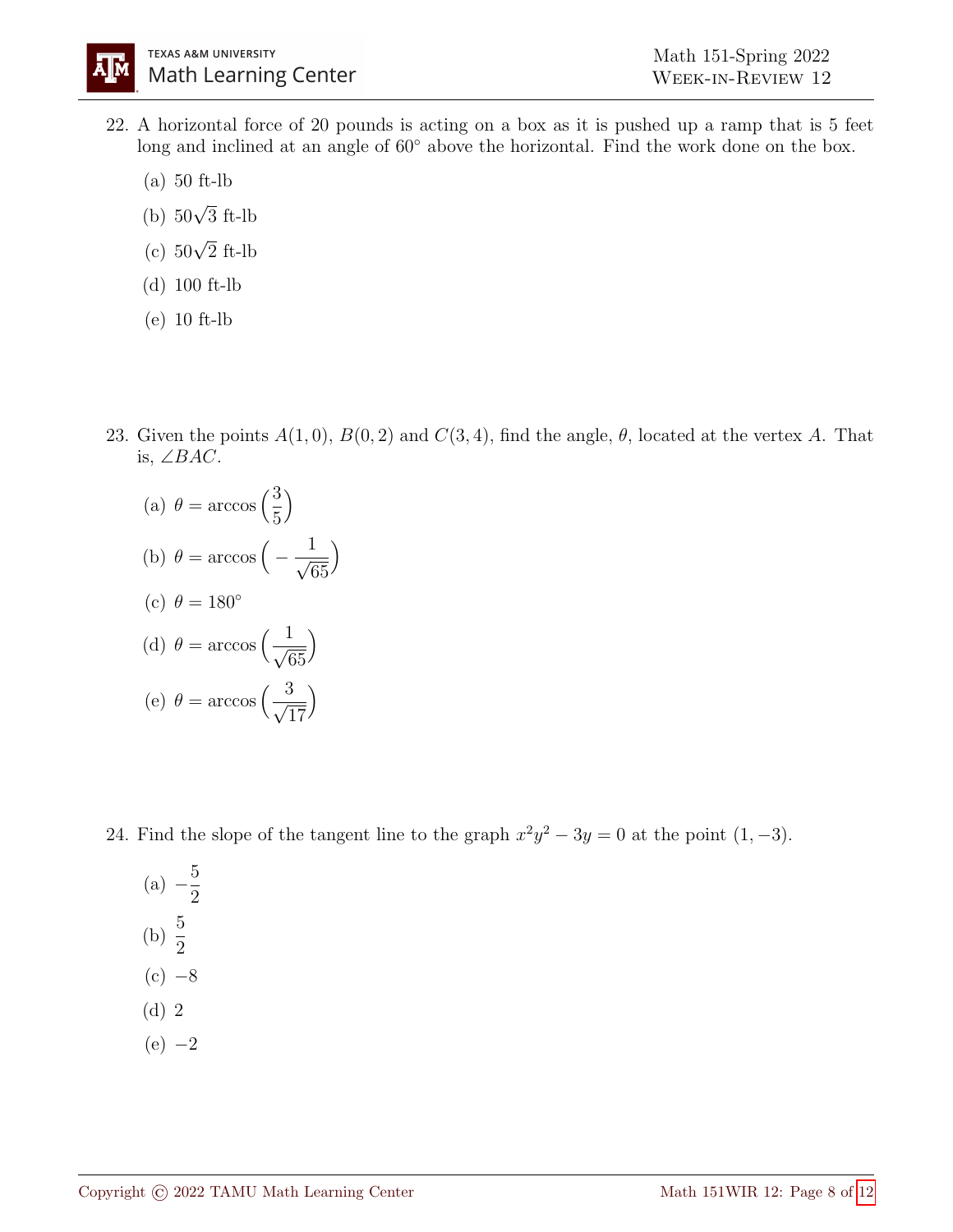25. Which of the following graphs would match the parametric equations?

 $x = 3t^2$  and  $y = 2 - 5t$ 

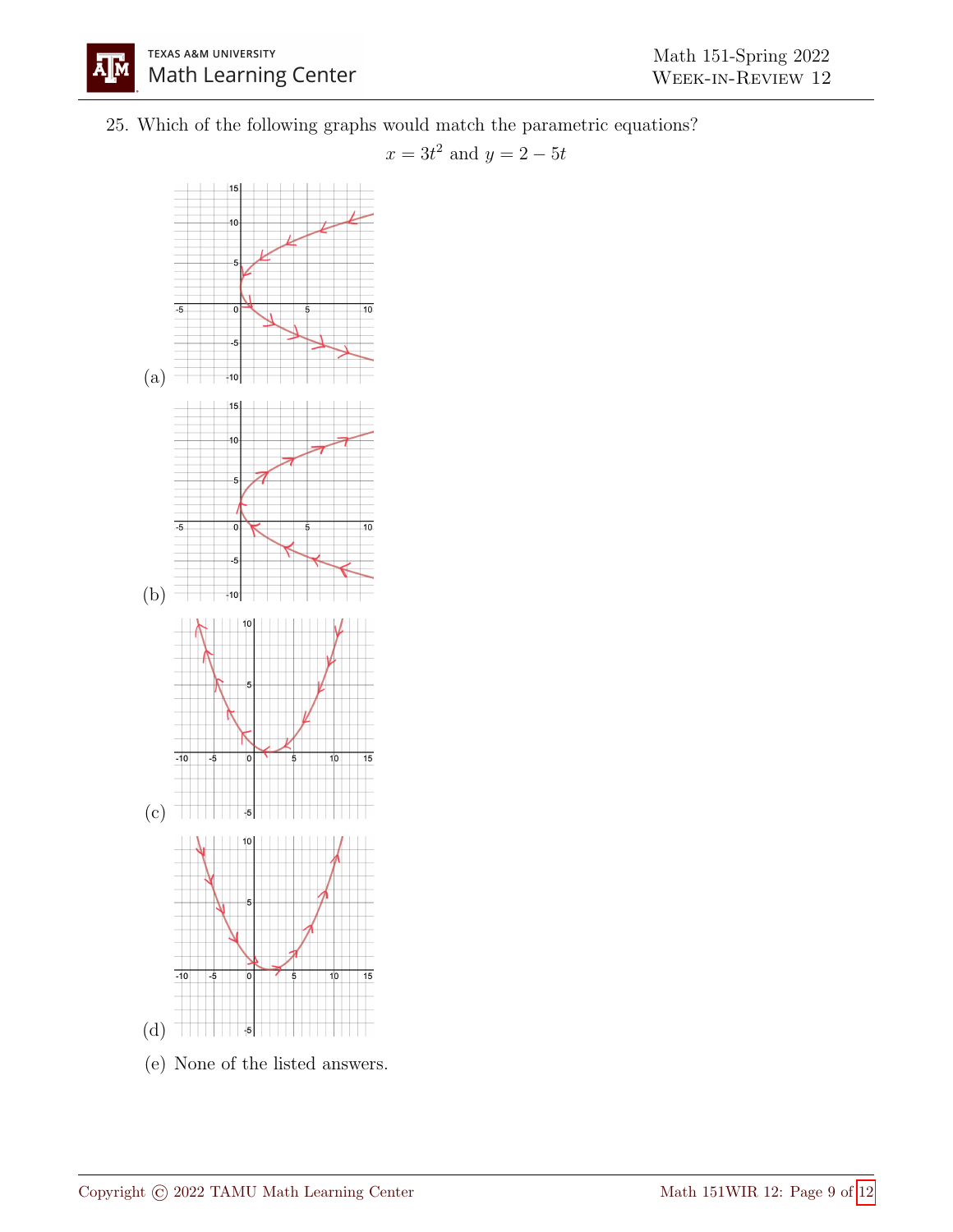26. What is 
$$
\sin^{-1}\left(-\frac{\sqrt{3}}{2}\right)
$$
?  
\n(a)  $\frac{5\pi}{6}$   
\n(b)  $-\frac{\pi}{6}$   
\n(c)  $-\frac{\pi}{3}$   
\n(d)  $\frac{2\pi}{3}$   
\n(e)  $-\frac{5\pi}{6}$ 

27. Calculate 
$$
\lim_{x \to 3^+} \frac{x^2 - 2x - 7}{x^2 - 5x + 6}.
$$
\n(a)  $-\infty$   
\n(b)  $\infty$   
\n(c) 1  
\n(d)  $-4$   
\n(e)  $-\frac{7}{6}$ 

6

28. Use linear approximation to estimate  $\sqrt[3]{27.2}$ 

| (a) | 801<br>270 |
|-----|------------|
| (b) | 1<br>135   |
| (c) | 406<br>135 |
| (d) | 402<br>135 |
| (e) | 803<br>270 |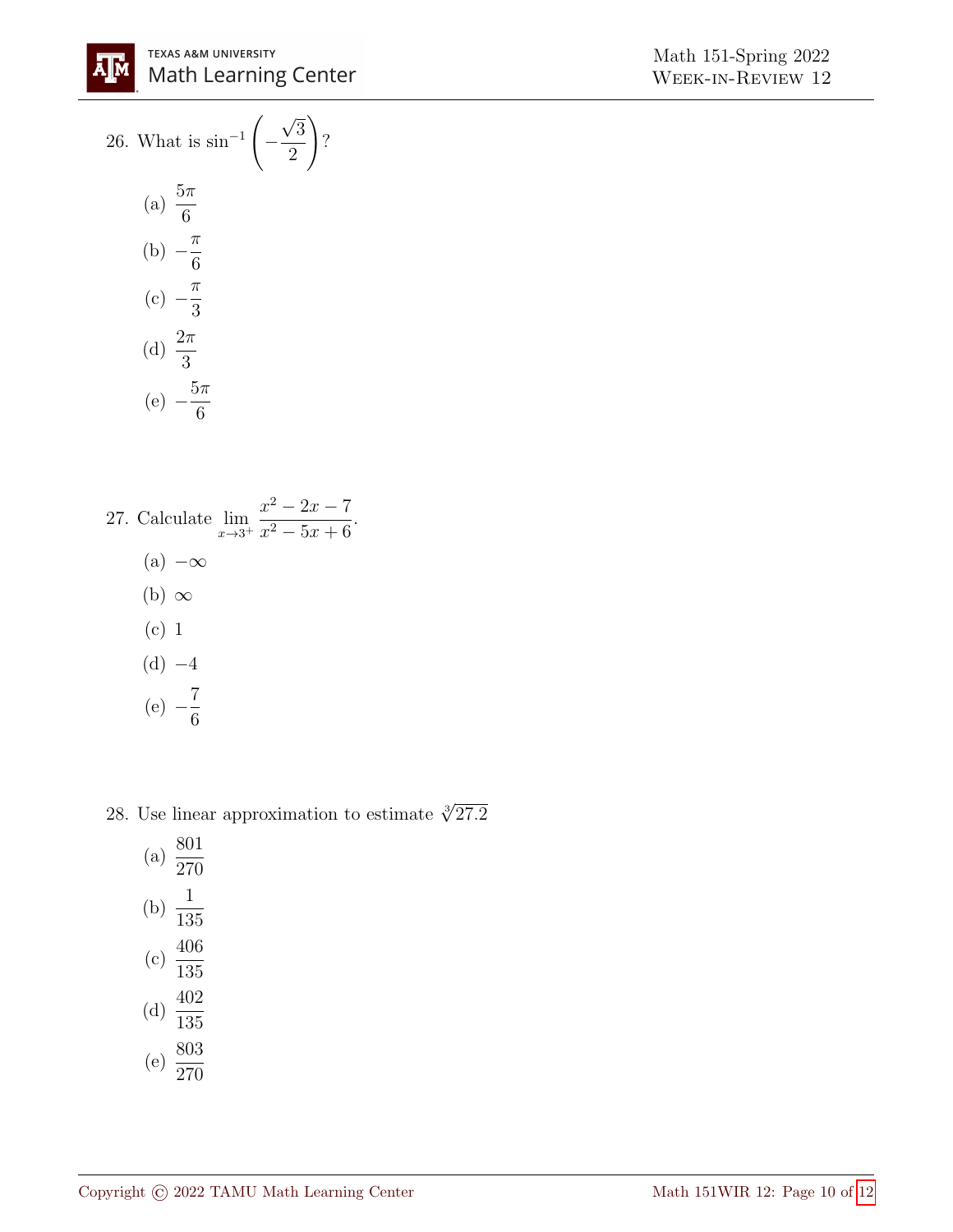ŊМ

- 29. Given the graph of  $f(x)$ , on which of the following interval(s) is  $g'(x)$  negative if  $g(x) = 3f(x)$ ?
	- (a)  $(-\infty, A)$ ,  $(C, \infty)$
	- (b)  $(-\infty, B)$ ,  $(D, \infty)$
	- $(c)$   $(A, C)$
	- (d)  $(B, D)$  only
	- (e) none of these



30. Given  $f(x) =$  $\sqrt{ }$  $\int$  $\overline{\mathcal{L}}$  $x+2$  if  $x < 2$  $x^2$  if  $x=2$ 5 if  $x > 2$ . Which of the following statements is true?

- (a)  $f(x)$  is continuous from the left at  $x = 2$ .
- (b)  $f(x)$  is continuous from the right at  $x = 2$ .
- (c)  $f(x)$  is continuous at  $x = 2$ .
- (d) None of these is true.
- (e)  $f(x)$  is not continuous at  $x = 2$  because  $\lim_{x \to 2} f(x)$  exists but does not equal  $f(2)$ .

31. Compute 
$$
\lim_{x \to -\infty} \frac{5e^{2x} - 8e^{-3x}}{3e^{2x} + 2e^{-3x}}
$$
\n(a) 0\n(b)  $\frac{5}{3}$ \n(c) -4\n(d) -\infty\n(e) \infty